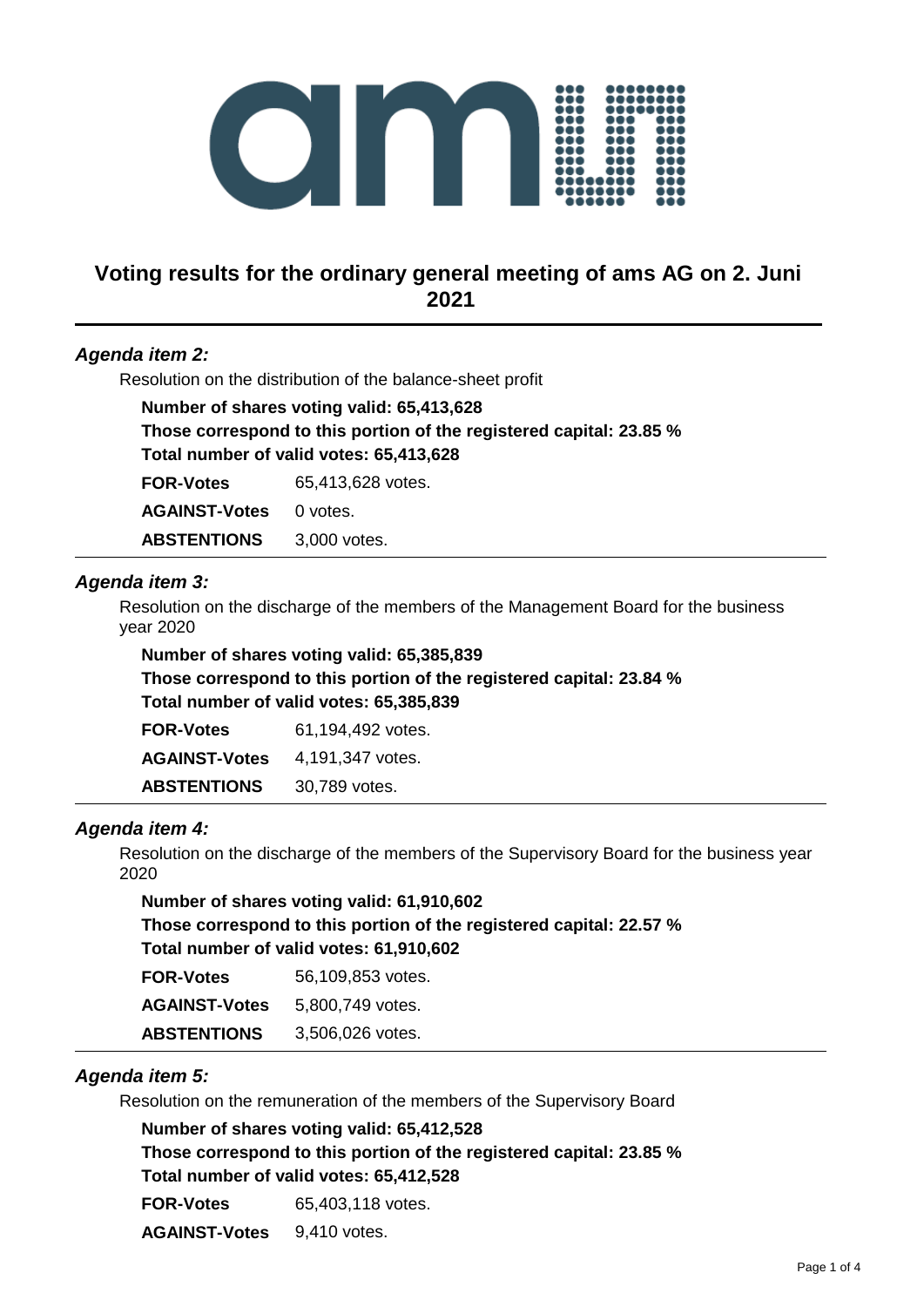#### *Agenda item 6:*

Resolution on the election of the auditor and the group auditor for the business year 2021

| Number of shares voting valid: 65,415,628                           |                   |  |
|---------------------------------------------------------------------|-------------------|--|
| Those correspond to this portion of the registered capital: 23.85 % |                   |  |
| Total number of valid votes: 65,415,628                             |                   |  |
| <b>FOR-Votes</b>                                                    | 64,236,028 votes. |  |
| <b>AGAINST-Votes</b>                                                | 1,179,600 votes.  |  |
| <b>ABSTENTIONS</b>                                                  | 1,000 votes.      |  |

# *Agenda item 7:*

Resolution on the Remuneration Policy

| Number of shares voting valid: 58,943,004                           |
|---------------------------------------------------------------------|
| Those correspond to this portion of the registered capital: 21.49 % |
| Total number of valid votes: 58,943,004                             |

| <b>FOR-Votes</b>     | 33,692,363 votes. |
|----------------------|-------------------|
| <b>AGAINST-Votes</b> | 25,250,641 votes. |
| <b>ABSTENTIONS</b>   | 6,473,624 votes.  |

# *Agenda item 8:*

Resolution on the Remuneration Report

| Number of shares voting valid: 58,943,004                           |                   |  |
|---------------------------------------------------------------------|-------------------|--|
| Those correspond to this portion of the registered capital: 21.49 % |                   |  |
| Total number of valid votes: 58,943,004                             |                   |  |
| <b>FOR-Votes</b>                                                    | 21,059,090 votes. |  |
| <b>AGAINST-Votes</b>                                                | 37,883,914 votes. |  |
| <b>ABSTENTIONS</b>                                                  | 6,473,624 votes.  |  |

## *Agenda item 9:*

Resolution on the amendment of § 8 para 1 of the Articles of Association (Increase of the number of Supervisory Board Members)

| Number of shares voting valid: 65,413,628                           |
|---------------------------------------------------------------------|
| Those correspond to this portion of the registered capital: 23.85 % |
| Total number of valid votes: 65,413,628                             |

| <b>FOR-Votes</b>     | 63.284.693 votes. |
|----------------------|-------------------|
| <b>AGAINST-Votes</b> | 2,128,935 votes.  |
| <b>ABSTENTIONS</b>   | 3,000 votes.      |

## *Agenda item 10a:*

Increasey of the number of members from 6 to 8

|                                         | Number of shares voting valid: 65,413,628                           |
|-----------------------------------------|---------------------------------------------------------------------|
|                                         | Those correspond to this portion of the registered capital: 23.85 % |
| Total number of valid votes: 65,413,628 |                                                                     |
| <b>FOR-Votes</b>                        | 61,572,176 votes.                                                   |
| <b>AGAINST-Votes</b>                    | 3,841,452 votes.                                                    |
| <b>ABSTENTIONS</b>                      | 3,000 votes.                                                        |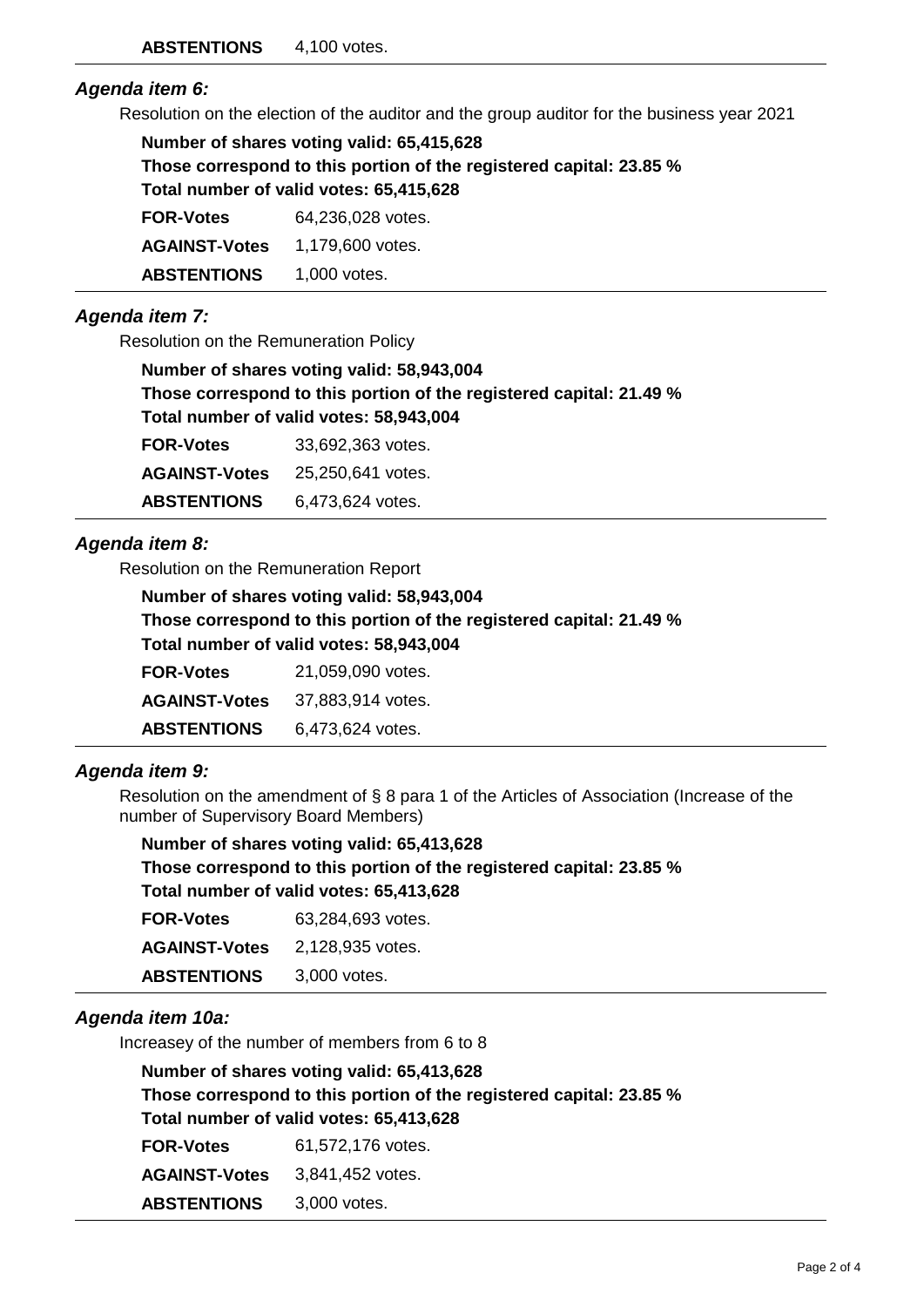# *Agenda item 10b:*

Election of Margarete Haase to the Supervisory Board.

| Number of shares voting valid: 65,412,728<br>Those correspond to this portion of the registered capital: 23.85 %<br>Total number of valid votes: 65,412,728 |                   |  |
|-------------------------------------------------------------------------------------------------------------------------------------------------------------|-------------------|--|
| <b>FOR-Votes</b>                                                                                                                                            | 61,358,738 votes. |  |
| <b>AGAINST-Votes</b>                                                                                                                                        | 4,053,990 votes.  |  |
| <b>ABSTENTIONS</b>                                                                                                                                          | 3,900 votes.      |  |

#### *Agenda item 10c:*

Election of Brigitte Ederer to the Supervisory Board.

| Number of shares voting valid: 65,412,728                              |
|------------------------------------------------------------------------|
| Those correspond to this portion of the registered capital: 23.85 $\%$ |
| Total number of valid votes: 65,412,728                                |

| <b>FOR-Votes</b>     | 61,338,440 votes. |
|----------------------|-------------------|
| <b>AGAINST-Votes</b> | 4,074,288 votes.  |
| <b>ABSTENTIONS</b>   | 3,900 votes.      |

## *Agenda item 11:*

Resolution on the amendment of § 1 para 1 of the Articles of Association (Change of Company Name)

**Number of shares voting valid: 65,415,628 Those correspond to this portion of the registered capital: 23.85 % Total number of valid votes: 65,415,628**

| <b>FOR-Votes</b>     | 61,921,055 votes. |
|----------------------|-------------------|
| <b>AGAINST-Votes</b> | 3,494,573 votes.  |
| <b>ABSTENTIONS</b>   | 1,000 votes.      |

## *Agenda item 12:*

Resolution on the creation of a new authorized capital of roughly 4% of the share capital, against contribution in cash and/or in kind and direct exclusion of subscription rights, and the corresponding amendment of the Articles of Association in Article 3 para 5 [Authorized Capital 2021]

**Number of shares voting valid: 62,341,564 Those correspond to this portion of the registered capital: 22.73 % Total number of valid votes: 62,341,564 FOR-Votes** 61,589,552 votes. **AGAINST-Votes** 752,012 votes. **ABSTENTIONS** 3,075,064 votes.